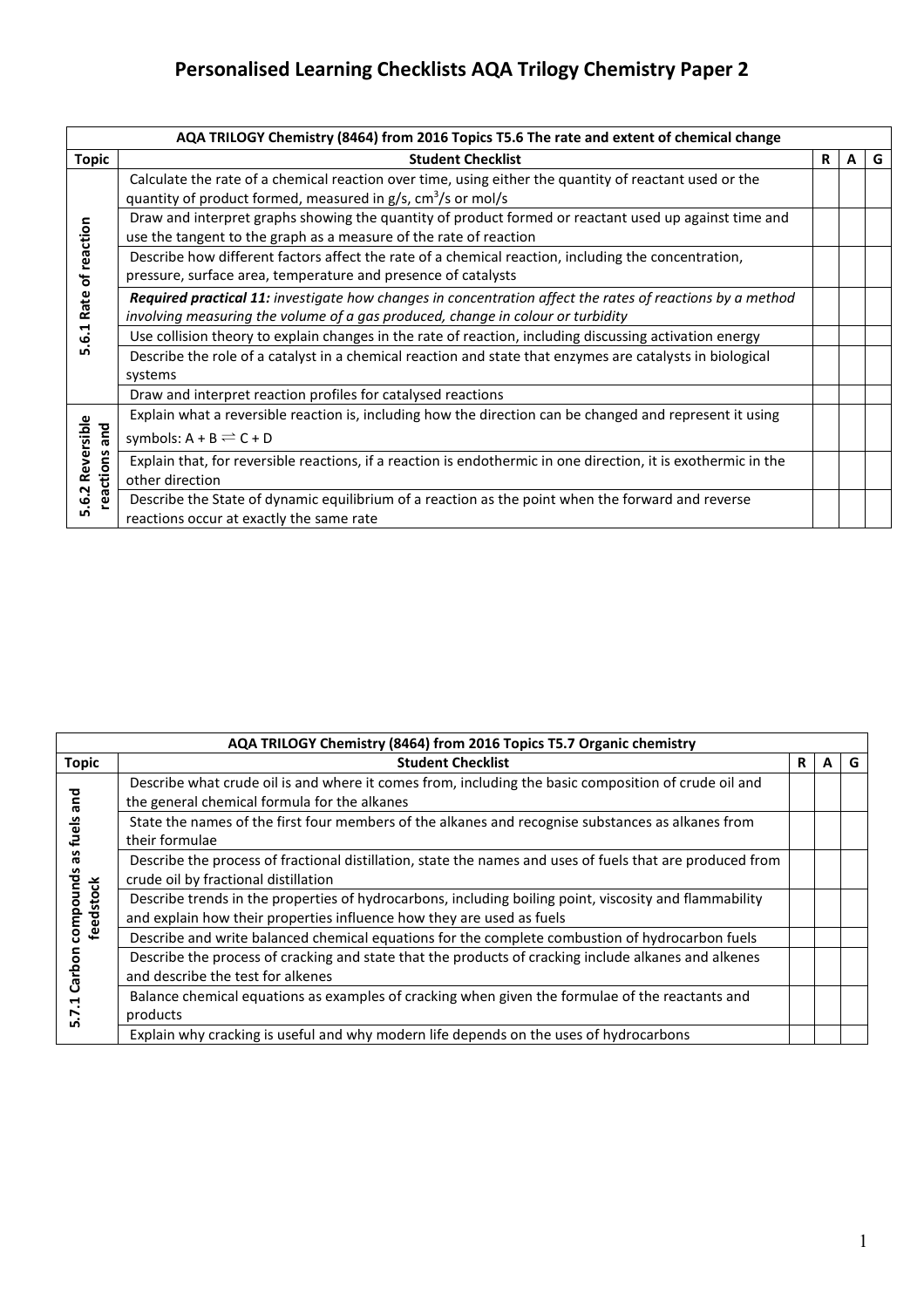## **Personalised Learning Checklists AQA Trilogy Chemistry Paper 2**

| AQA TRILOGY Chemistry (8464) from 2016 Topics T5.8 Chemical analysis                                                   |                                                                                                                                                                           |   |  |   |  |
|------------------------------------------------------------------------------------------------------------------------|---------------------------------------------------------------------------------------------------------------------------------------------------------------------------|---|--|---|--|
| <b>Topic</b>                                                                                                           | <b>Student Checklist</b>                                                                                                                                                  | R |  | G |  |
| gases<br>pue<br>ō<br>formulations<br>$\mathbf{r}$<br>Ņ<br>5.8<br>త<br>tograph<br>Purity,<br>$\overline{8.1}$<br>ဥ<br>동 | Define a pure substance and identify pure substances and mixtures from data about melting<br>and boiling points                                                           |   |  |   |  |
|                                                                                                                        | Describe a formulation and identify formulations given appropriate information                                                                                            |   |  |   |  |
|                                                                                                                        | Describe chromatography, including the terms stationary phase and mobile phase and identify<br>pure substances using paper chromatography                                 |   |  |   |  |
|                                                                                                                        | Explain what the Rf value of a compound represents, how the Rf value differs in different<br>solvents and interpret and determine Rf values from chromatograms            |   |  |   |  |
|                                                                                                                        | Required practical 12: investigate how paper chromatography can be used to separate and tell<br>the difference between coloured substances (inc calculation of Rf values) |   |  |   |  |
|                                                                                                                        | Explain how to test for the presence of hydrogen, oxygen, carbon dioxide and chlorine                                                                                     |   |  |   |  |

<u> 1989 - Johann Stoff, amerikansk politiker (d. 1989)</u>

| AQA Chemistry (8462) from 2016 Topics C4.9 Chemistry of the atmosphere |                                                                                                                                                        |   |   |   |  |
|------------------------------------------------------------------------|--------------------------------------------------------------------------------------------------------------------------------------------------------|---|---|---|--|
| <b>Topic</b>                                                           | <b>Student Checklist</b>                                                                                                                               | R | A | G |  |
|                                                                        | Describe the composition of gases in the Earth's atmosphere using percentages, fractions or ratios                                                     |   |   |   |  |
| 4.9.1 The composition and                                              | Describe how early intense volcanic activity may have helped form the early atmosphere and how<br>the oceans formed                                    |   |   |   |  |
| atmosphere                                                             | Explain why the levels of carbon dioxide in the atmosphere changes as the oceans were formed                                                           |   |   |   |  |
| evolution of the Earth's                                               | State the approximate time in Earth's history when algae started producing oxygen and describe the<br>effects of a gradually increasing oxygen level   |   |   |   |  |
|                                                                        | Explain the ways that atmospheric carbon dioxide levels decreased                                                                                      |   |   |   |  |
|                                                                        | Name some greenhouse gases and describe how they cause an increase in Earth's temperature                                                              |   |   |   |  |
|                                                                        | List some human activities that produce greenhouse gases                                                                                               |   |   |   |  |
| 4.9.2 Carbon dioxide and<br>methane as greenhouse<br>gases             | Evaluate arguments for and against the idea that human activities cause a rise in temperature that<br>results in global climate change                 |   |   |   |  |
|                                                                        | State some potential side effects of global climate change, including discussing scale, risk and<br>environmental implications                         |   |   |   |  |
|                                                                        | Define the term carbon footprint and list some actions that could reduce the carbon footprint                                                          |   |   |   |  |
|                                                                        | Describe the combustion of fuels as a major source of atmospheric pollutants and name the<br>different gases that are released when a fuel is burned   |   |   |   |  |
|                                                                        | Predict the products of combustion of a fuel given appropriate information about the composition of<br>the fuel and the conditions in which it is used |   |   |   |  |
| atmospheric pollutants<br>and their sources<br>4.9.3 Common            | Describe the properties and effects of carbon monoxide, sulfur dioxide and particulates in the<br>atmosphere                                           |   |   |   |  |
|                                                                        | Describe and explain the problems caused by increased amounts of these pollutants in the air                                                           |   |   |   |  |